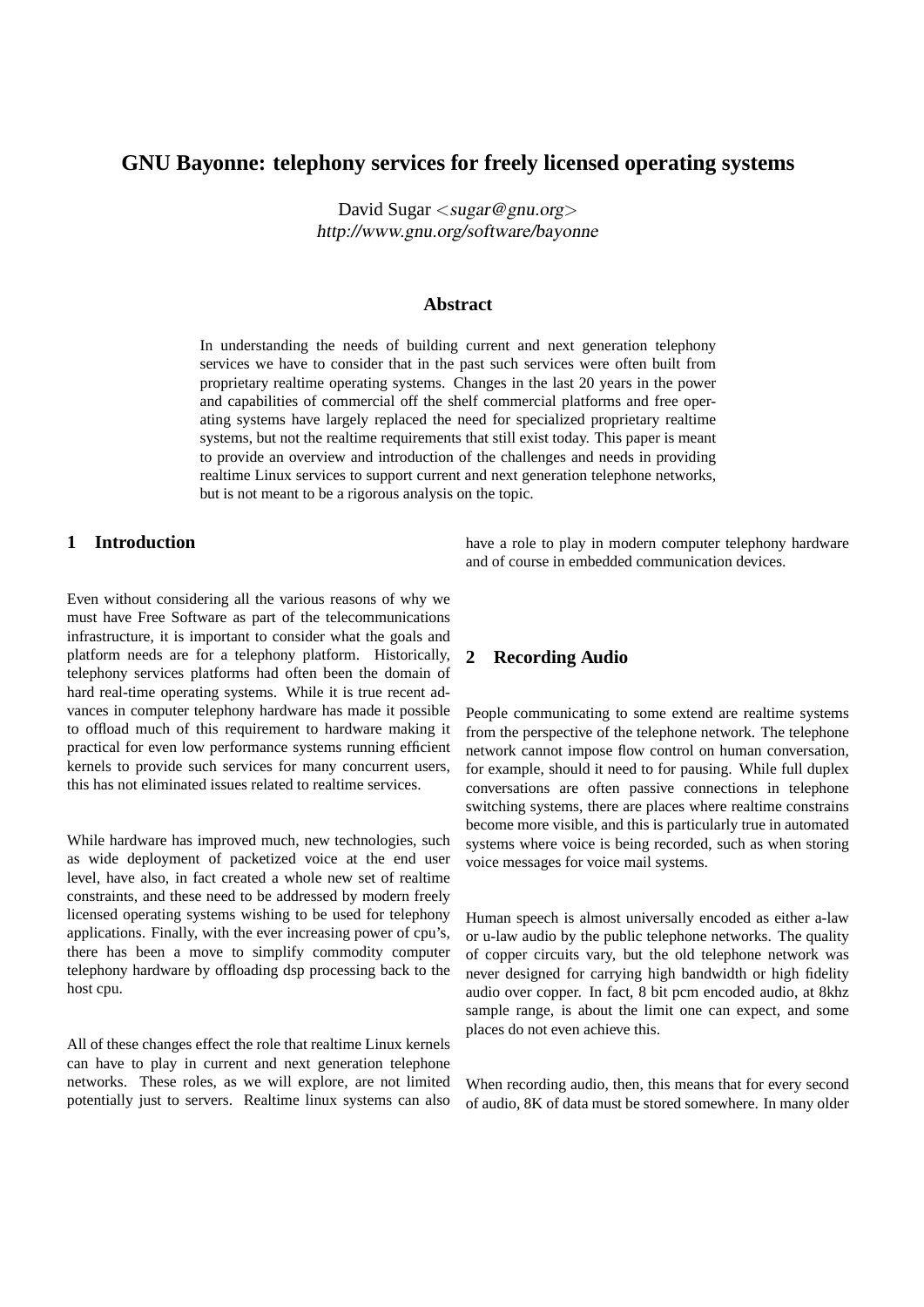systems, even this modest requirement can be a challenge, especially if it needs to be done for several hundred different concurrent sessions. Disk bandwidth of older IDE drives (and older SCSI systems) was typically in the range of 100 to 200Kbytes of data per second, and before that, there was MFM systems with the then standard drive interface that did even poorer.

When one talks about recording concurrent voice, one is also talking about being able to do so from multiple sessions, and most ancient drives, in the days before cache, would have both rotational and seek latencies that would further delay the ability to write voice data timely from current sessions. Outside of SCSI, most ancient drives could not do multiple I/O drive requests.

In this environment, while a comfortably 100-200k of potential bandwidth existed for writing of voice files, in fact the actual disk I/O performance might restrict actual bandwidth achieved by a magnitude. In that most early hardware was ram miserly, and most early systems had little ram available for pre-buffering of audio before recording to disk, this was often a great technical challenge. Considering that humans cannot be flow controlled, and 8k per channel per second needed to be recorded regardless of all these limitations, this is clearly a task that could be scheduled and defined by a deterministic realtime system, and many clever things were done in systems in the past to get around these storage performance issues.

Certainly there were things that could be done to improve this scenario starting with voice compression. Most early hardware was fairly limited in what it could do, but basic linear codec's such as 3-4-5 bit ADPCM can and were used for sampling speech to be recorded, and often at a reduced sample rate. This would reduce the requirements from 8k per second to as little as 3k.

Even so, the final bottleneck was often the file system itself. File systems have complex meta structures, including index blocks that need to be updated when files expand. These introduce additional block seeks and additional latencies to the process of recording an audio file. To get around this problem completely, early voice processing systems would often use a special partition organized as disk blocks, with a very simple meta-structure to maintain housekeeping. One would then perform physical I/O directly to known disk blocks rather than through a file system, and hence early hardware would also provide audio in chunks that were typically aligned to disk blocks, such as in 4096 or 16384 byte chunks.

So to write audio to disk, one would setup a time constrained realtime process that would take a block of encoded audio, and write it to physical blocks on a storage system. As systems grew in complexity and were asked to do other tasks as well, the need for priority scheduling to assure these disk i/o requests would also be completed became very important. While many early voice processing systems were written as custom systems, commercial realtime systems, such as QNX, where often used for building automated telephony applications because they could offer deterministic scheduling with very low latency and also act as a generic platform one could support non-time constrained tasks on top of.

While not discussed here, the act of playing audio samples that had been recorded is also a time constrained process. However, playing audio often has greater flexibility. One can pause audio playback, at least if one is not in the middle of an utterance. Also, one does not need to locate new index blocks when playing audio from the file system. So, the process of playing, while having many of the same constraints, often is less challenging to the system design than that of recording.

Today the mere act of writing audio samples to disk is not such a great challenge. Many modern voice processing systems now use the luxury of writing to the file system rather than trying to optimize raw I/O operations. However, the time constrained nature of recording human speech still exists. While hard realtime systems are no longer necessary, it can still be desirable to have deterministic scheduling for such a task. This can be achieved within the limited goals of soft-realtime that are offered to process scheduling in the modern Linux kernel when applied correctly to this problem. Today, doing so is more a matter of overall system performance tuning rather than a hard requirement.

Today, the same server that might be running a voice application is likely to be doing many other things, including running a web server, running java, etc, and each of these other tasks have their own effect on system loading and performance. Yet, recording voice is still a time constrained activity. I think the best way of handling such systems is to divide processes between those that have realtime constraints and those that do not. Certainly a web server has no realtime constraints, but it's use of a java serverlet can draw down system load excessively. Realtime scheduling then must assure that a realtime process with repeated interval execution requirements is able to gain cpu access within that time constraint, and that it is able to complete i/o operations in a limited time to assure we do not hold the rest of the system hostage.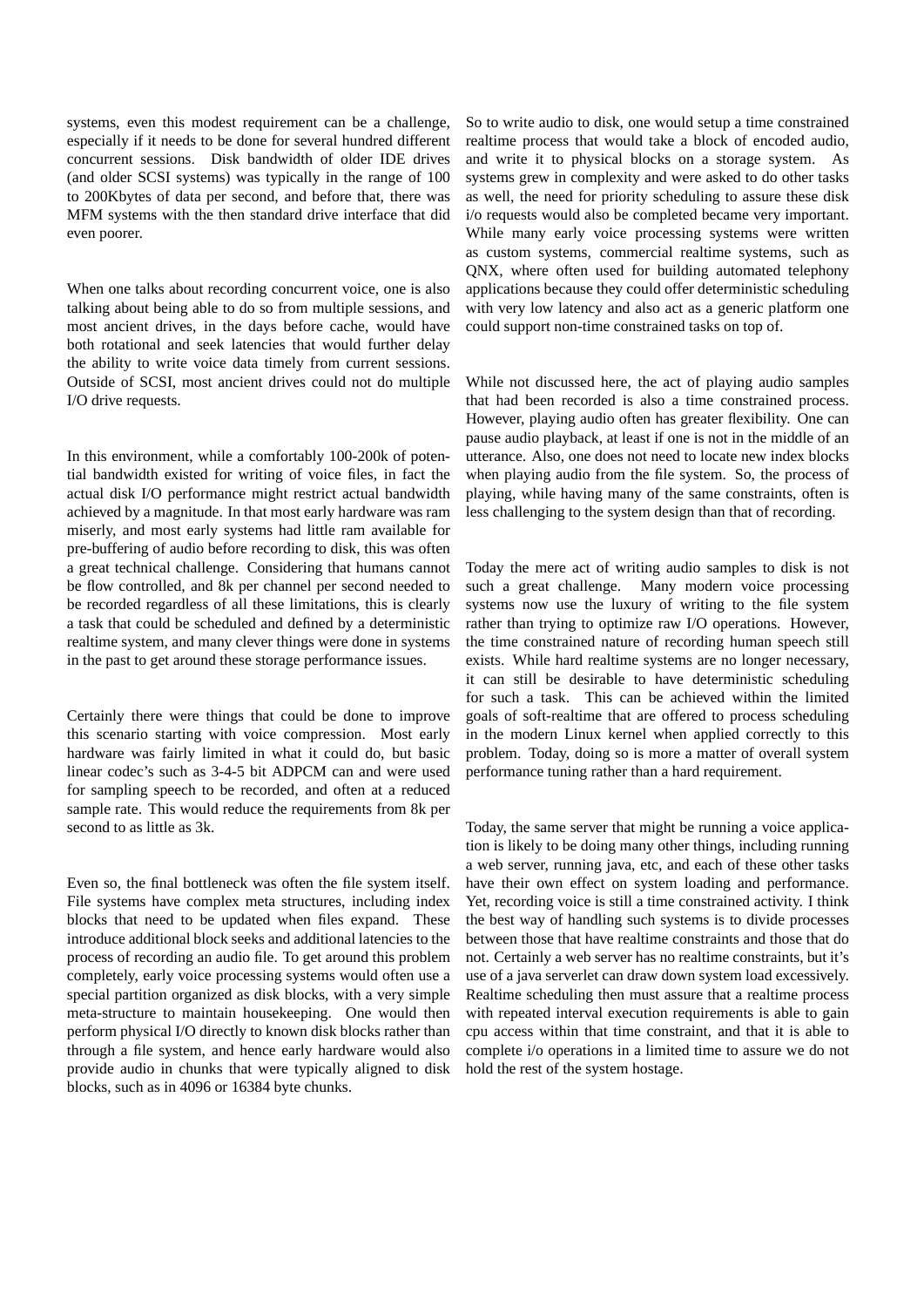## **3 I/O Bottlenecks and Priority Inversion**

The Linux kernel extensions for soft realtime do allow one to schedule and prioritize realtime tasks differently from user tasks, but the question of i/o completion is separate and best addressed in a true async i/o subsystem. This would allow such a tasks to perform a request but not have to wait for it's completion, or stutter the system due to a drive defect or filesystem quirk. This suggests there are still interesting engineering problems to consider even in the simple act of recording audio, even if one does not have to consider the entire system design to be constrained by it as had to be the case in the past.

The reason for asynchronous disk I/O is related to blocking. Very often, we do not want a telephony server to block. Blocking could mean a stall on all voice processing on all channels, depending on the nature of the block. For example, if the server blocks because a disk block write has failed and the drive is undergoing some internal retry, we do not want the current task to wait for the block write to complete before returning. If it does, and other tasks are scheduled that also want to use the drive, each of those tasks then become dependent on the completion of the current tasks that had a failed disk write.

While most priority inversion scenarios are understood as occurring through IPC, priority inversion can also in effect occur if the device (such as the harddisk) is blocked on an incomplete I/O operation that then also prevents even higher priority tasks which need the same device from operating because they also become blocked. This could allow an even realtime telephony audio recording service to potentially be held hostage to any other running process that may issue a disk request.

Asynchronous I/O can eliminate device contention and priority inversion due to device contention. As such, I see asynchronous I/O services as a compliment to, if not a requirement for, user mode realtime services.

## **4 Packetized Voice**

With the widespread introduction of packetized voice over Ethernet, a whole new range of issues have come into existence related to latency and these offer new realtime

challenges that a modern kernel must successfully address. While I am mostly speaking here about packetized voice carried over ethernet, the same fundamental issues apply to wireless voice telephony networks.

To understand packetized voice transport, one must consider that a frame of voice has to be sampled. Each frame is then sent or streamed to a remote host. This is done using UDP because TCP includes flow control. When people talk, they do not have underlying flow control in their intercommunication medium. Packetized voice also deals with conversations, and hence are full duplex, where each side is both sending and receiving audio.

Since UDP transport is commonly used, packets can arrive out of order, and some may be entirely missing. This means that one cannot simply play packets as they arrive. There has to be enough time to assure that the next packet will arrive and to see if when packets are out of order, if the missing packet may arrive, before playing can continue. Voice must be played continually, and so often a temporal receive queue is established with a time window for additional packets to arrive. This means there is a delay between when packets arrive and when they are played, to allow sufficient time for missing or mis-ordered packets to arrive.

Playing itself is of course a realtime process, and if a packet is still missing even with a time delay offset, it has to be ignored, or filled with a blank packet, and if it arrives later it is ignored. Otherwise, if one waits for a missing packet (that may in any case never arrive considering UDP), then the far end node will be time delayed further from the original speaker. In a one way conversation this may be acceptable, but in full duplex conversations this does not work.

What has been found is that people can converse full duplex with some delay between transmission and reception without being disturbed so long as the total delay is under 250 milliseconds. When one approaches or exceeds this limit, then conversation becomes awkward and difficult.

To packetize voice, one has to sample a buffer of a known size, and then transmit it. The buffer that is sampled in realtime is delayed during the sampling. The size of a frame must be sufficiently large that the data portion of the packet is not small compared to the IP header otherwise bandwidth is being waisted. The frame size cannot be so large that it uses up a significant amount of that 250ms total time window, however. Since additional processing on each frame is needed, there are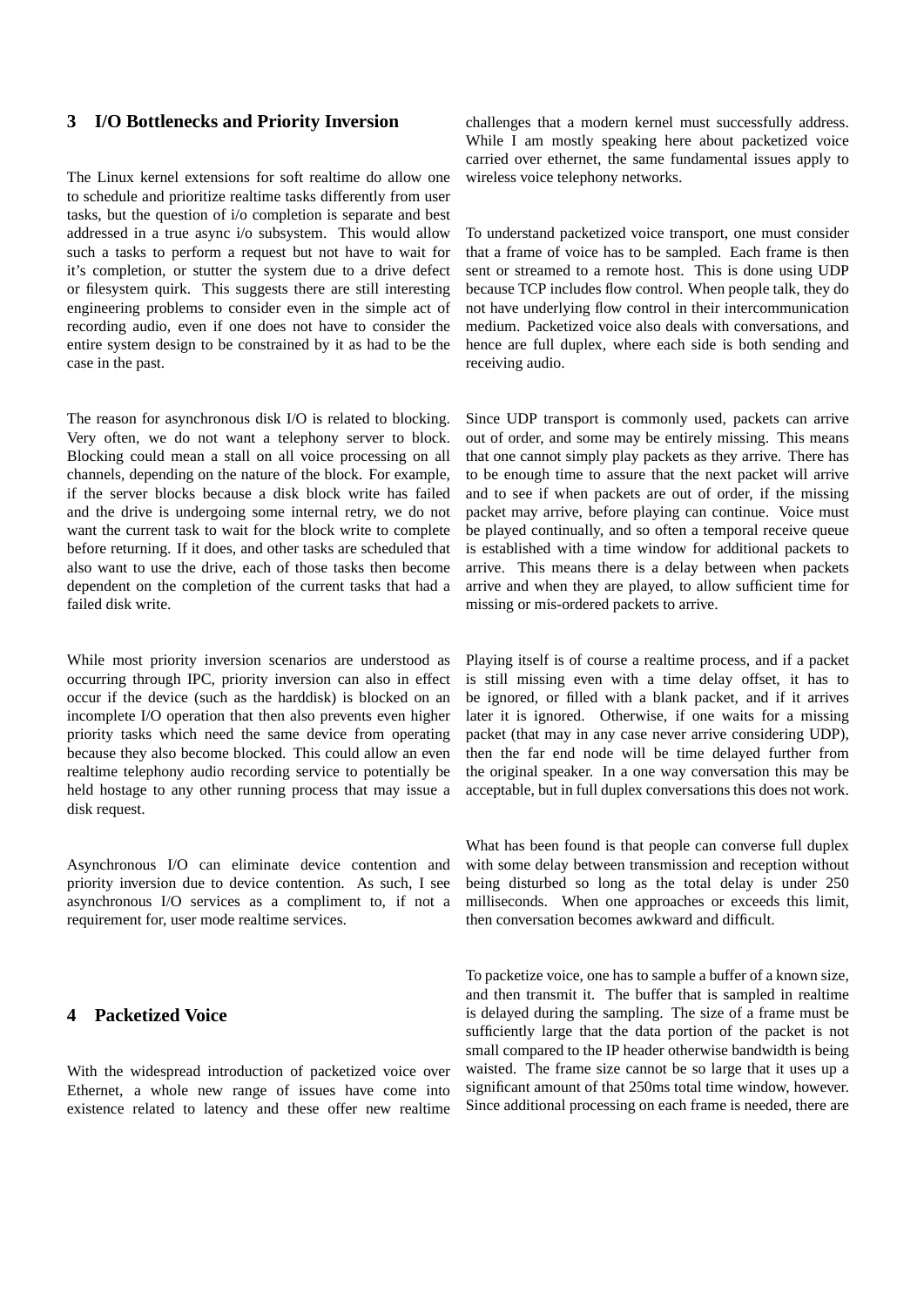other constraints on size as well.

For example, one might need to run dsp algorithms on a frame that is being packetized. This might be done to detect energy level to see if a frame is mostly silent. Silent frames do not need to be sent, thereby saving additional bandwidth.

We may also need to extract telephony tones. In particular, we may need to detect and extract DTMF from the sample frame. While dsp's work well on fixed size frames, there are a minimal number of waveforms needed to be able to algorithmically detect the presence of a given frequency tone, and this also imposes some limitations.

Generally, when all these and other considerations are taken into account, voice is packetized in 10, 20, or 30ms frame increments, with 20ms being the most common for IP voice systems. Hence, every 20ms the transmitter will be transmitting a frame to a receiver. At most one might delay 10ms over that. Clearly the act of sampling and transmitting audio frames is a time realtime user space task, with tight time constraints and a low latency requirement. If many concurrent conversations are occurring through the same machine, then many realtime tasks need to be handled, each of equal priority.

While VoIP systems exist today that run on non-realtime systems, many of these systems are only expected to carry on a single conversation. A PC desktop softphone client, for example, will likely only hold one conversation at a time. The shear muscle of todays systems can brute force such limited needs. I believe hard realtime scheduling becomes important when considering server designs, where a server may handle upward of several hundred simultaneous time constrained packetized voice sessions. Many systems do this today through the liberal use of external hardware that typically runs a realtime kernel and offloads the hard parts from the host machine, and this I will get back to a bit later.

## **5 Host DSP processing**

In the past there had been a trend to make computer telephony hardware more complex. This was often done to remove the realtime constrains away from the PC platform, especially with the prevalence of low performance, non realtime capable, or unreliable commodity proprietary operating systems. These systems pushed hardware designs to the point that often such

hardware would provide it's own extensive buffering and framing of audio. With the rise of DSP chips, many of these cards began migrating functions that used to require additional hardware directly into DSP firmware.

Functions that traditionally were done in hardware include encoding and decoding of voice through different codec's. Hardware codec's were typically limited to things like ADPCM encoding. With DSP's, one can apply any codec, including codec's that operate on differently sized frames, such as mp3 audio, rather than on simple bit level transforms the way ADPCM operates.

Another very basic telephony function is tone detection. Tone detection is often associated with being able to listen for DTMF digits from telephone keypads. Tone detection may also be used to detect the presence of dialtone, or call progress tones such as the busy tone or central office intercept tones. Detection of tones, while originally involving discreet logic chips, have also migrated to more general purpose DSP firmware.

FAX tones and fax processing, while not purely realtime, and conceptually simple, involves handshaking, and handshaking based on content analysis was often beyond the capabilities of simple electronic circuits. While chips were created to do fax, for most modern computer telephony hardware, fax is also often handled through dsp processing.

As DSP chips became more powerful, many additional tasks have been offloaded to them. Some computer telephony hardware offloads speech synthesis and speech recognition to DSP hardware, for example. Other tasks can include biometric voice profiling.

As ever more complex and powerful DSP chips are used in computer telephony hardware, the costs of such hardware has remained high. This is often because DSP resources are needed that are sufficient to handle dozens, or even hundreds, of simultaneous telephone sessions. Also, many of the dsp firmware algorithms are licensed in a proprietary manner, and some DSP vendors claim patents over specific DSP algorithms today.

This high cost has lead some hardware designers to experiment with host based DSP processing, using the CPU resources of the server, rather than a dedicated DSP chip. This was first seen in the introduction of things like the so called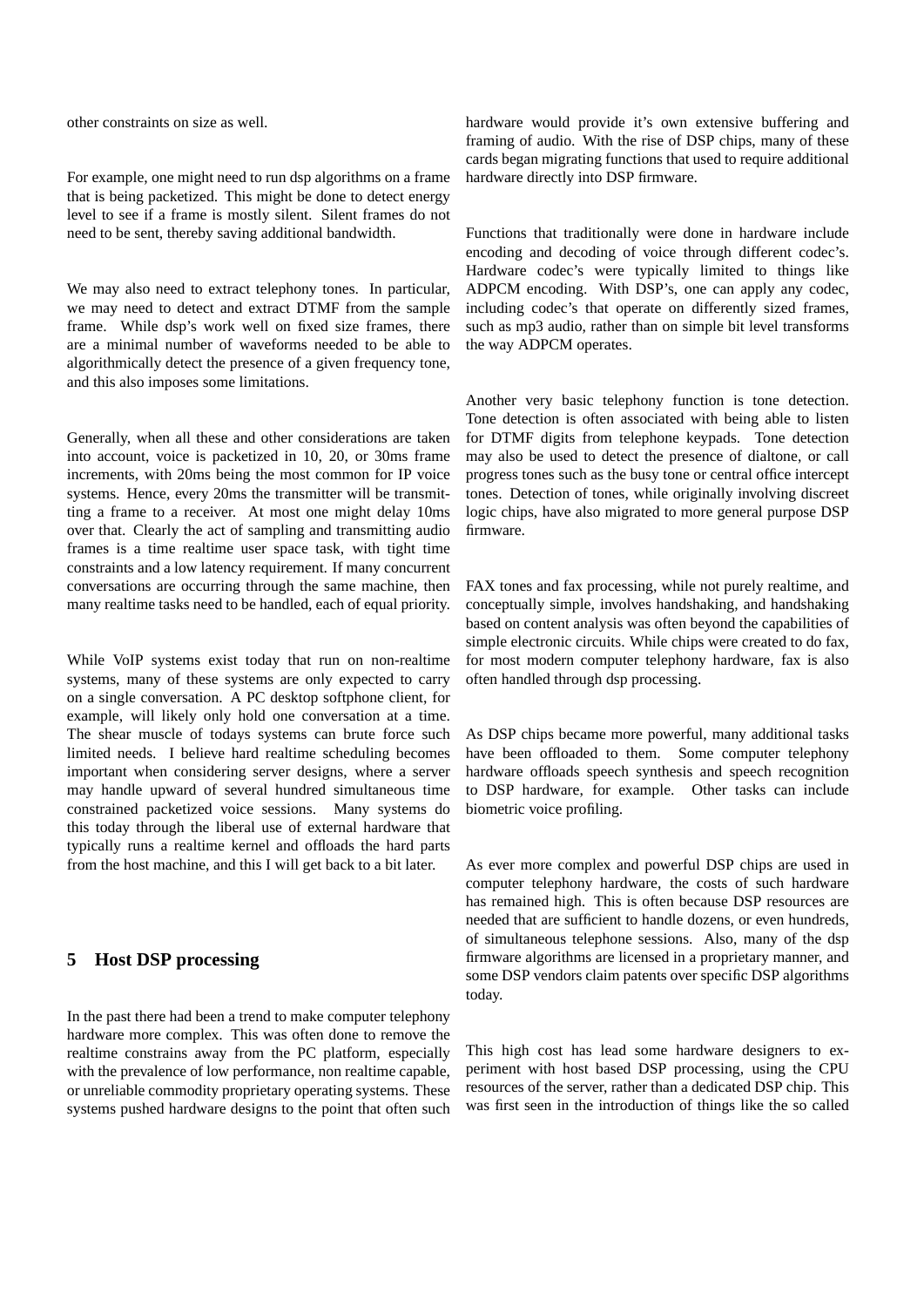"winmodems". Host based processing is often difficult on an operating system with low task latency and non-realtime scheduling capabilities, and certainly computer telephony hardware using host processing would have been primarily limited to single port devices if those were the only choice of commodity operating system platforms available.

Host based processing often occurs at the kernel level. This is demonstrated by Voicetronix and Digium. Both of these vendors produce multi-port telephony hardware for interfacing to the public telephone network for use with GNU/Linux systems with no on-board DSP. Both have chosen to make use of kernel modules to embed dsp functionality.

I am not familiar with Digium's hardware. However, at least in the case of Voicetronix, what they do is create a somewhat more realtime kernel environment by daisy chaining a hardware interrupt and using that to schedule their host dsp processing code. This code of course offers no general solution and is highly dependent on the kernel environment itself as it changes.

Since Voicetronix processes full duplex conversations, and people cannot be flow controlled, the ability to process voice frames in a realtime manner is critical. In fact, to support this, they choose to use a 1ms buffer, and to copy audio between source and destination ports directly when supporting a conference. The reason for the short buffer was to eliminate the need for computationally intensive echo cancellation.

That this works at all, and works well for 12 or more simultaneous voice calls, is that the Linux kernel, as well designed as it is, has a very low interrupt response latency. Latency of course is an important benchmark of realtime performance. Deterministic scheduling, as noted, is achieved through a pure kernel ISR driven by hardware.

While crude, what we learn from the Voicetronix experience is that there is a need for a more general and abstract kernel level support for realtime scheduling, as well as realtime support at the user process level. There are in fact some realtime Linux projects that either do that or run the Linux kernel itself on top of a simple realtime core kernel. These projects span a large domain of different efforts, such as the l5-linux project, the RT-Linux kernels, etc. It would seem useful for one of these to become adopted as a standard feature that one can find in a pre-packaged GNU/Linux distribution, as only then will the creation of hacks like what Voicetronix and Digium are no doubt doing be eliminated by the introduction of standard practices.

#### **6 Embedded kernels for telephony hardware**

As I noted earlier, many computer telephony vendors have chosen to move realtime processing off the host and onto dedicated hardware. This is particularly true of high port capacity IP voice telephony cards. These cards exist in capacities large enough to service a DS3 or more worth of voice traffic (700-2000 simultaneous conversations). Since each and every IP voice frame has to be analyzed for DTMF tones, they make extensive use of DSP firmware. But they also provide packetized realtime UDP sessions, and these sessions are typically managed with an embedded custom realtime operating system kernel.

The linux kernel is certainly light enough to be successfully embedded into a card or other small footprint device. This particular kind of application, while depending on standard networking protocols, would also emphasize the need for hard realtime services. At any time, maybe 1000 separate 20ms frames will need to be gathered, handed off to a DSP, and passed through a send queue. Similarly, the receiver would have to provide a new audio frame from it's receive queue every 20ms. This application requires no disk drivers and no use of blocking resources. But it does require low context switch latency, and true deterministic scheduling.

# **7 Putting the pieces together into GNU Bayonne**

With the realization that GNU/Linux systems today could be effectivily used to create telephony application services, we set out to create GNU Bayonne. GNU Bayonne is a middleware telephony server that can be used to create and deploy script driven telephony application services. These services interact with users over the public telephone network. Using commodity PC hardware and CTI cards running under GNU/Linux available from numerous vendors, GNU Bayonne can be used to create carrier applications like Voice Mail and calling card systems, as well as enterprise applications such as unified messaging. It can be used to provide voice response for e-commerce systems and has been used in this role in various e-gov projects. GNU Bayonne can also be used to telephony enable existing scripting languages such as perl and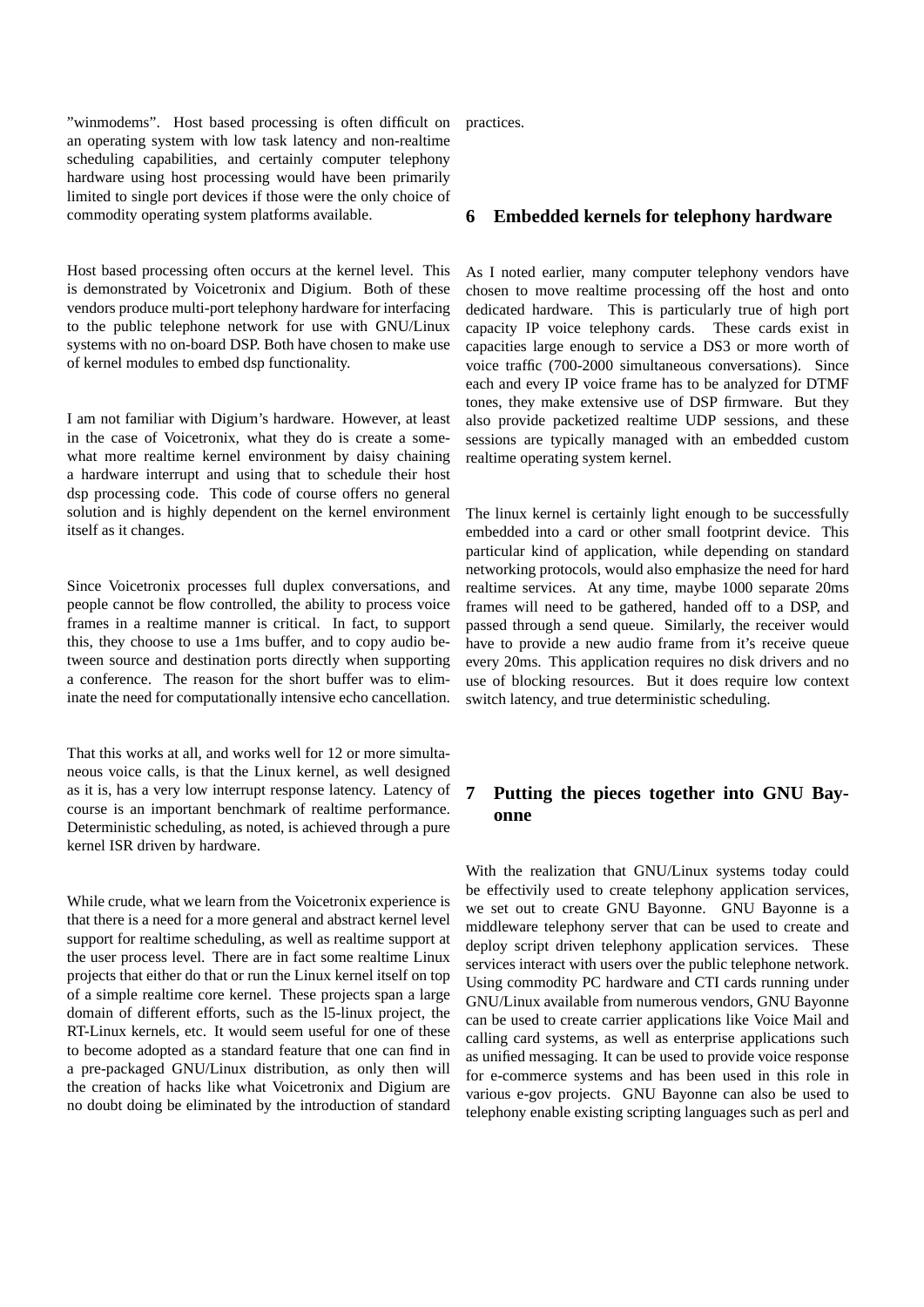

Figure 1: Architecture of GNU Bayonne

#### python.

GNU Bayonne has to interact with telephony devices and many concurrent users, and deal with the potential realtime requirements that this involves. At the same time, it has to be able to provide application logic, which, while potentially computativily intensive, or, more often, disk intensive, such as when performing a database query, is generally not an activity scheduled on a realtime or time constrained basis.

Furthermore, while the functional requirements are actually fairly simple, each vendor of computer telephony hardware has chosen to create their own unique and substantial application library interface, we needed GNU Bayonne to sit above these and be able to abstract them. Ultimately we choose to create a driver plugin architecture to do this. What this means is that you can get a card and api from Aculab, for example, write your application in GNU Bayonne using it, and later choose, say, to use Intel telephony hardware, and still have your application run, unmodified. This has never been done in the industry widely because many of these same telephony hardware manufacturers like to produce their own middleware solutions that lock users into their products.

These differing roles and requirements lend themselves to a somewhat complex architecture, as can be seen here:

As can be seen, we bring all these elements together into a GNU Bayonne server, which then executes as a single core image. The server itself exports a series of base classes which are then derived in plugins. In this way, the core server itself acts as a "library" as well as a system image. What is unique about this is that When the server comes up, it creates new

objects by loading plugins. The plugins themselves use base classes found in the server and derived objects that are defined for static storage. This means when the plugin object is mapped thru dload, it's constructor is immediately executed, and the object's base class found in the server image registers the object with the rest of GNU Bayonne. Using this method, plugins in effect automatically register themselves thru the server as they are loaded, rather than thru a separate runtime operation.

To couple the realtime requirements of the telephony world with lazier application logic, two approaches are found in Bayonne. First, a state machine represents the operation of the abstracted driver interface. This state machine is executed in a non-blocking manner over multiple threads through event callback, and in conjunction with a non-blocking and step driven script system known as GNU ccScript. GNU ccScript statements either execute and return immediately, or they schedule their completion for a later time with the GNU bayonne state machine executive. This allows a single thread to efficiently invoke and manage multiple interpreter instances. While GNU Bayonne can support interacting with hundreds of simultaneous telephone callers on high density carrier scale hardware, we do not require hundreds of native "thread" instances running in the server, and we have a very modest cpu load.

Another way GNU ccScript is unique is in support for memory loaded scripts. To avoid delay or blocking while loading scripts, all scripts are loaded and parsed into a virtual machine structure in memory. When we wish to change scripts, a brand new virtual machine instance is created to contain these scripts. Calls currently in progress continue under the' old vm and new callers are offered the new vm. When the last old call terminates, the entire old vm is then disposed of. This allows for 100uptime even while services are modified.

The constrained nature of GNU ccScript does not nessisarly allow it's use as a complete telephony server application solution. It cannot communicate with databases directly as these operations can block, as in one example of it's limitations. While GNU Bayonne's server scripting can support the creation of complete telephony applications, it was not designed to be a general purpose programming language or to integrate with external libraries the way traditional languages do. The requirement for non-blocking requires any module extensions created for GNU Bayonne are written highly custom. We wanted a more general purpose way to create script extensions that could interact with databases or other system resources, and we choose a model essentially similar to how a web server does this.